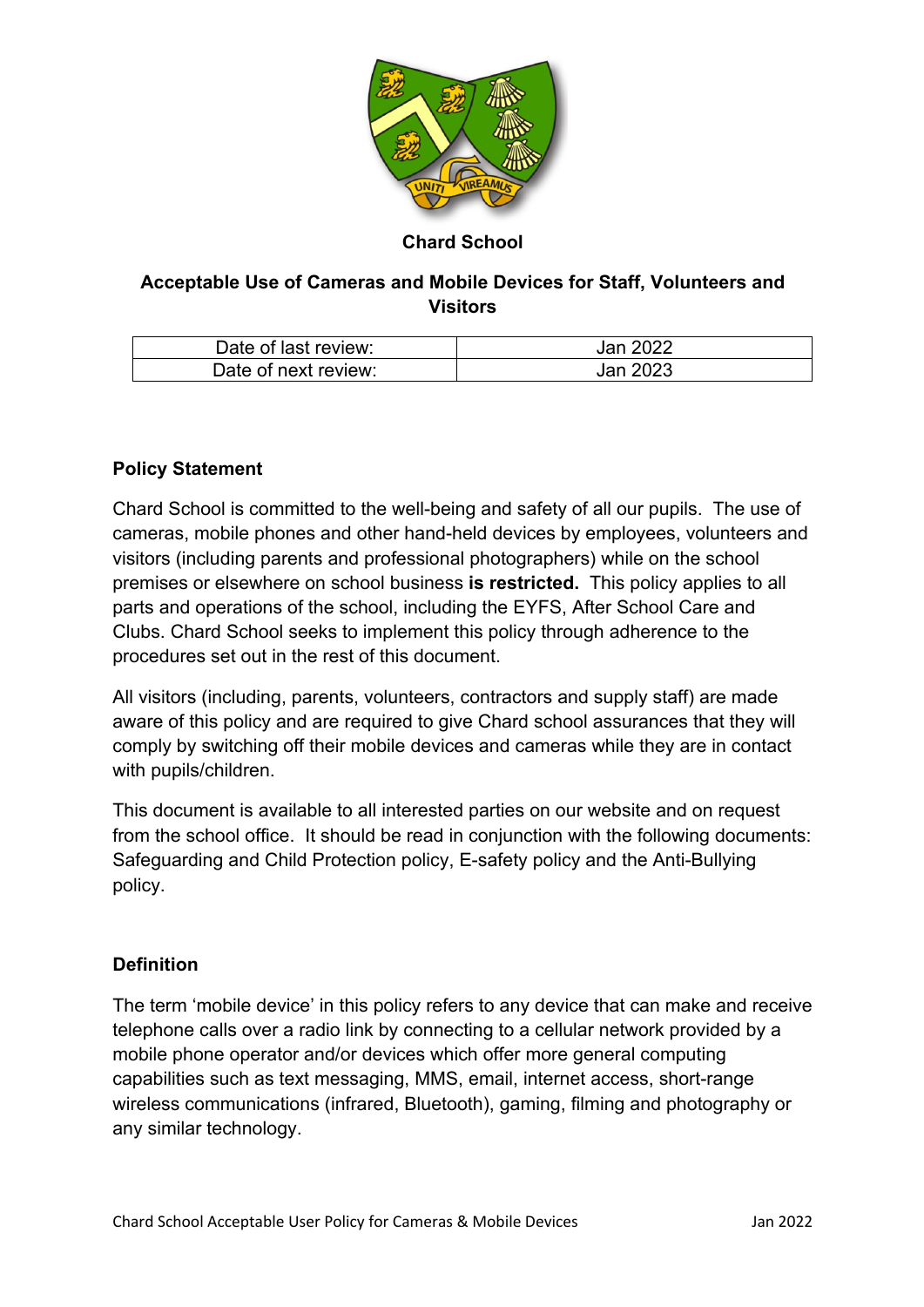## **Procedures**

All employees, volunteers and visitors should be aware of and implement the permitted usage of mobile phones.

The use of pictures and film for teaching, learning and assessment, as well as publicising pupils' achievements, is to be encouraged, but employees, volunteers and visitors must be aware of the risks and implications for safeguarding and for potential allegations against them of improper use. Children should only be photographed or filmed for the purpose of recording their development or participation in events organised by the school. All employees, volunteers and visitors must behave in such a way as to mitigate the risks to the pupils/children and themselves.

As an employee, volunteer or visitor you **must**:

- $\triangleright$  Use personal devices in a way that does not impact negatively on your work or the activities of the pupils/children;
- Ø Keep your phone silent and **not** use it for personal telephone calls, text messages or accessing social networking sites during lessons or whilst engaged in your duties;
- $\triangleright$  Use a school device in preference to your own, where this is possible;
- $\triangleright$  Ensure that school cameras are placed in the lockable cabinet in the school offices when not in use;
- Ø Only take images which do **not** put the child in any compromising position that could cause embarrassment or distress;
- $\triangleright$  Never take cameras of any kind into toilet cubicles or the nappy-changing area;
- $\triangleright$  After taking photographs or film of pupils/children with your own device (after the permission of the Head), **not** store them any longer than strictly necessary, and once copied on to the school network they **must be deleted** from all personal devices, including online storage;
- Ø **Not** photograph pupils without their knowledge on each occasion it is best practice to ensure that pupils are aware of what is being recorded and how it will be used, and have consented to it;
- Ø **Not** upload any photos or film to your personal sites, e.g. Facebook, YouTube etc… You are permitted to share the social media feed from the school Facebook and twitter accounts. Comments on these social media feeds should remain positive at all times.
- $\triangleright$  Keep your personal possessions secure at all times, as you are responsible for the data held on your mobile devices;
- $\triangleright$  Report any concerns regarding the use of mobile devices to one of the Designated Persons for Child Protection immediately and without hesitation.